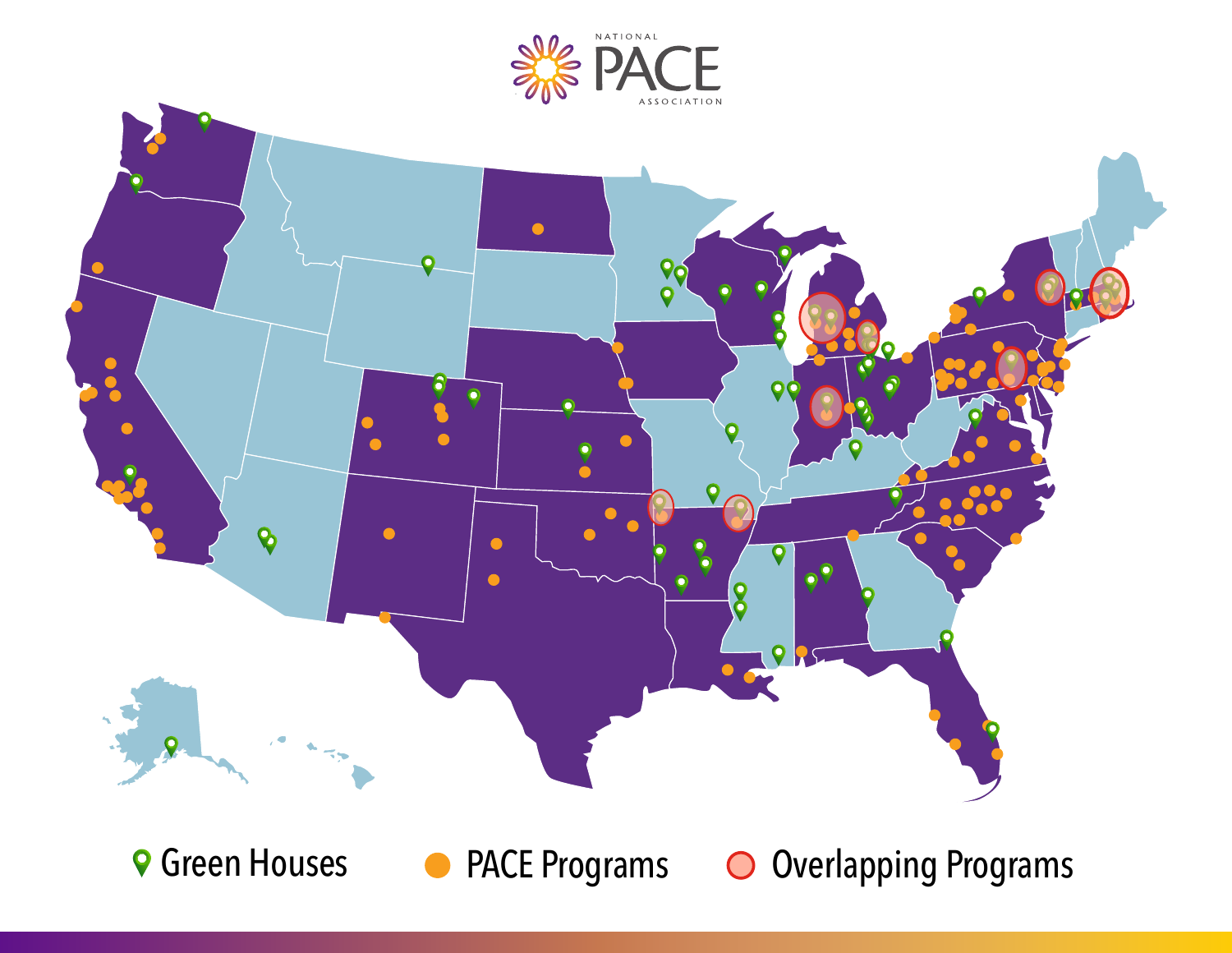

## **Green House Project and PACE programs**

| <b>State</b> | <b>Property Name</b>                             | <b>City</b>              | <b>Property Type</b> |
|--------------|--------------------------------------------------|--------------------------|----------------------|
| <b>AK</b>    | <b>Providence Seward Medical and Care Center</b> | Seward                   | GreenHouse           |
| AL           | St. Martin's in the Pines                        | Irondale                 | GreenHouse           |
|              | <b>Tuscaloosa VA</b>                             | Tuscaloosa               | GreenHouse           |
|              | Mercy LIFE of Alabama                            | Mobile                   | <b>PACE</b>          |
| <b>AR</b>    | <b>Complete Health with PACE</b>                 | <b>North Little Rock</b> | <b>PACE</b>          |
|              | The Green House Cottages of Poplar Grove         | <b>Little Rock</b>       | <b>GreenHouse</b>    |
|              | <b>PACE of the Ozarks</b>                        | Springdale               | <b>PACE</b>          |
|              | The Green House Homes at Legacy Village          | <b>Bentonville</b>       | <b>GreenHouse</b>    |
|              | <b>Total Life Health Care</b>                    | Jonesboro                | <b>PACE</b>          |
|              | <b>The Green House Cottages of Belle Meade</b>   | Paragould                | <b>GreenHouse</b>    |
|              | The Green House Cottages of Homewood             | Mena                     | GreenHouse           |
|              | The Green House Cottages of Southern Hills       | Rison                    | GreenHouse           |
|              | The Green House Cottages of Wentworth Place      | Magnolia                 | GreenHouse           |
| AZ           | LifeStream at Northeast Phoenix                  | Phoenix                  | GreenHouse           |
|              | LifeStream at Youngtown                          | Youngtown                | GreenHouse           |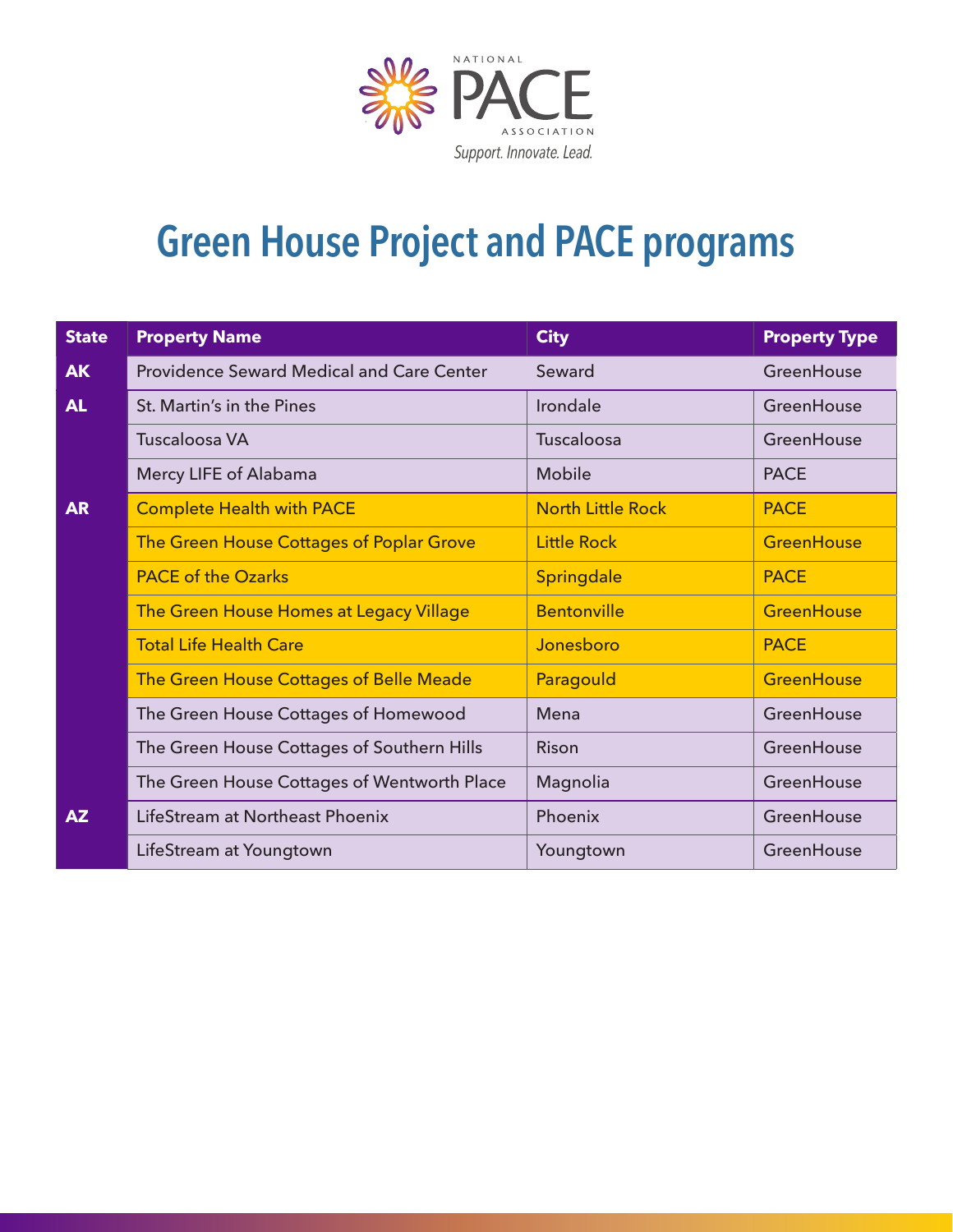| <b>State</b> | <b>Property Name</b>                       | <b>City</b>             | <b>Property Type</b> |
|--------------|--------------------------------------------|-------------------------|----------------------|
| <b>CA</b>    | <b>AltaMed PACE</b>                        | <b>Los Angeles</b>      | <b>PACE</b>          |
|              | Mt. San Antonio Gardens                    | Pomona                  | <b>GreenHouse</b>    |
|              | <b>Brandman Centers for Senior Care</b>    | Reseda                  | <b>PACE</b>          |
|              | CalOptima                                  | Orange                  | <b>PACE</b>          |
|              | Center for Elders' Independence            | Oakland                 | <b>PACE</b>          |
|              | <b>Central Valley PACE</b>                 | Modesto                 | <b>PACE</b>          |
|              | Family Health Centers of San Diego PACE    | San Diego               | <b>PACE</b>          |
|              | <b>Gary and Mary West PACE</b>             | <b>San Marcos</b>       | <b>PACE</b>          |
|              | InnovAge California PACE - Sacramento      | Sacramento              | <b>PACE</b>          |
|              | InnovAge California PACE - San Bernardino  | San Bernardino          | <b>PACE</b>          |
|              | Innovative Integrated Health               | Fresno                  | <b>PACE</b>          |
|              | Neighborhood Healthcare PACE               | Riverside               | <b>PACE</b>          |
|              | <b>North East Medical Services</b>         | San Francisco           | <b>PACE</b>          |
|              | On Lok PACE                                | San Francisco           | <b>PACE</b>          |
|              | <b>Redwood Coast PACE</b>                  | Eureka                  | <b>PACE</b>          |
|              | San Diego PACE/SYH                         | San Diego               | <b>PACE</b>          |
|              | St. Paul's PACE                            | San Diego               | <b>PACE</b>          |
|              | <b>Sutter SeniorCare</b>                   | Sacramento              | <b>PACE</b>          |
|              | <b>WelbeHealth Coastline PACE</b>          | Long Beach              | <b>PACE</b>          |
|              | <b>WelbeHealth Pacific PACE</b>            | Pasadena                | <b>PACE</b>          |
|              | <b>WelbeHealth Sequoia PACE</b>            | Fresno                  | <b>PACE</b>          |
|              | <b>WelbeHealth Sierra PACE</b>             | Stockton                | <b>PACE</b>          |
| CO           | <b>InnovAge Colorado PACE</b>              | <b>Denver</b>           | <b>PACE</b>          |
|              | The Green House Homes at Mirasol           | Loveland                | <b>GreenHouse</b>    |
|              | <b>TRU PACE</b>                            | Lafayette               | <b>PACE</b>          |
|              | The Katherine & Charles Hover Green Houses | Longmont                | <b>GreenHouse</b>    |
|              | <b>Washington County Nursing Home</b>      | Akron                   | GreenHouse           |
|              | <b>Rocky Mountain PACE</b>                 | <b>Colorado Springs</b> | <b>PACE</b>          |
|              | <b>HopeWest PACE</b>                       | <b>Grand Junction</b>   | <b>PACE</b>          |
|              | Senior CommUnity Care of CO                | Montrose                | <b>PACE</b>          |

3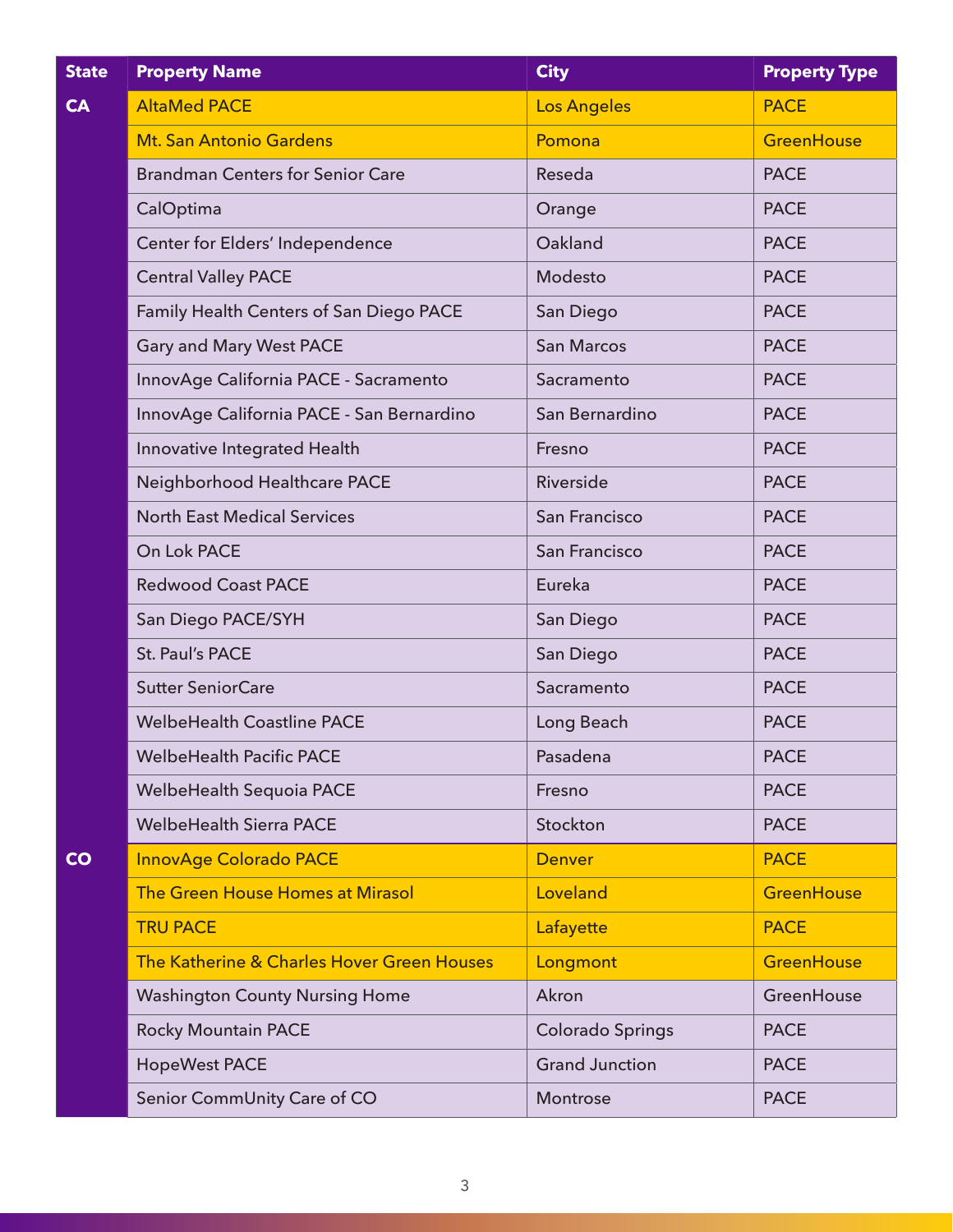| <b>State</b> | <b>Property Name</b>                           | <b>City</b>            | <b>Property Type</b> |
|--------------|------------------------------------------------|------------------------|----------------------|
| <b>DE</b>    | <b>Saint Francis LIFE</b>                      | Wilmington             | <b>PACE</b>          |
| FL.          | <b>The PACE Place</b>                          | Jacksonville           | <b>PACE</b>          |
|              | The Green House Residences at Bartram Park     | Jacksonville           | <b>GreenHouse</b>    |
|              | The Woodlands at John Knox Village             | Pompano Beach          | GreenHouse           |
|              | <b>Florida PACE Centers</b>                    | Miami                  | <b>PACE</b>          |
|              | <b>Hope PACE</b>                               | <b>Fort Myers</b>      | <b>PACE</b>          |
|              | <b>Palm Beach PACE</b>                         | <b>West Palm Beach</b> | <b>PACE</b>          |
|              | <b>Suncoast PACE</b>                           | Clearwater             | <b>PACE</b>          |
| <b>GA</b>    | The Green House at Calvary                     | Columbus               | GreenHouse           |
| <b>IA</b>    | <b>PACE</b> Iowa                               | <b>Council Bluffs</b>  | <b>PACE</b>          |
|              | <b>Siouxland PACE</b>                          | <b>Sioux City</b>      | <b>PACE</b>          |
| IL.          | Captain James A. Lovell Federal Health Care    | North Chicago          | GreenHouse           |
|              | The Green House Homes at Clark-Lindsey         | Urbana                 | GreenHouse           |
|              | VA Illiana Green House Homes (Danville)        | Danville               | GreenHouse           |
| <b>IN</b>    | <b>Saint Joseph PACE</b>                       | <b>Mishawaka</b>       | <b>PACE</b>          |
|              | The Green House Village of Goshen              | Goshen                 | <b>GreenHouse</b>    |
|              | The Green House Cottages of Carmel             | Carmel                 | GreenHouse           |
|              | <b>Franciscan Senior Health &amp; Wellness</b> | Indianapolis           | <b>PACE</b>          |
|              | <b>PACE of Northeast Indiana</b>               | Fort Wayne             | <b>PACE</b>          |
|              | <b>Reid Health PACE Center</b>                 | Richmond               | <b>PACE</b>          |
| <b>KS</b>    | <b>Bluestem PACE</b>                           | <b>Newton</b>          | <b>PACE</b>          |
|              | <b>Asbury Park</b>                             | <b>Newton</b>          | <b>GreenHouse</b>    |
|              | Sun Porch                                      | <b>Smith Center</b>    | GreenHouse           |
|              | <b>Ascension Living HOPE</b>                   | Wichita                | <b>PACE</b>          |
|              | <b>Midland Care PACE</b>                       | Topeka                 | <b>PACE</b>          |
| <b>KY</b>    | The Homeplace at Midway                        | Midway                 | GreenHouse           |
| LA           | <b>PACE Baton Rouge</b>                        | <b>Baton Rouge</b>     | <b>PACE</b>          |
|              | <b>PACE Greater New Orleans</b>                | <b>New Orleans</b>     | <b>PACE</b>          |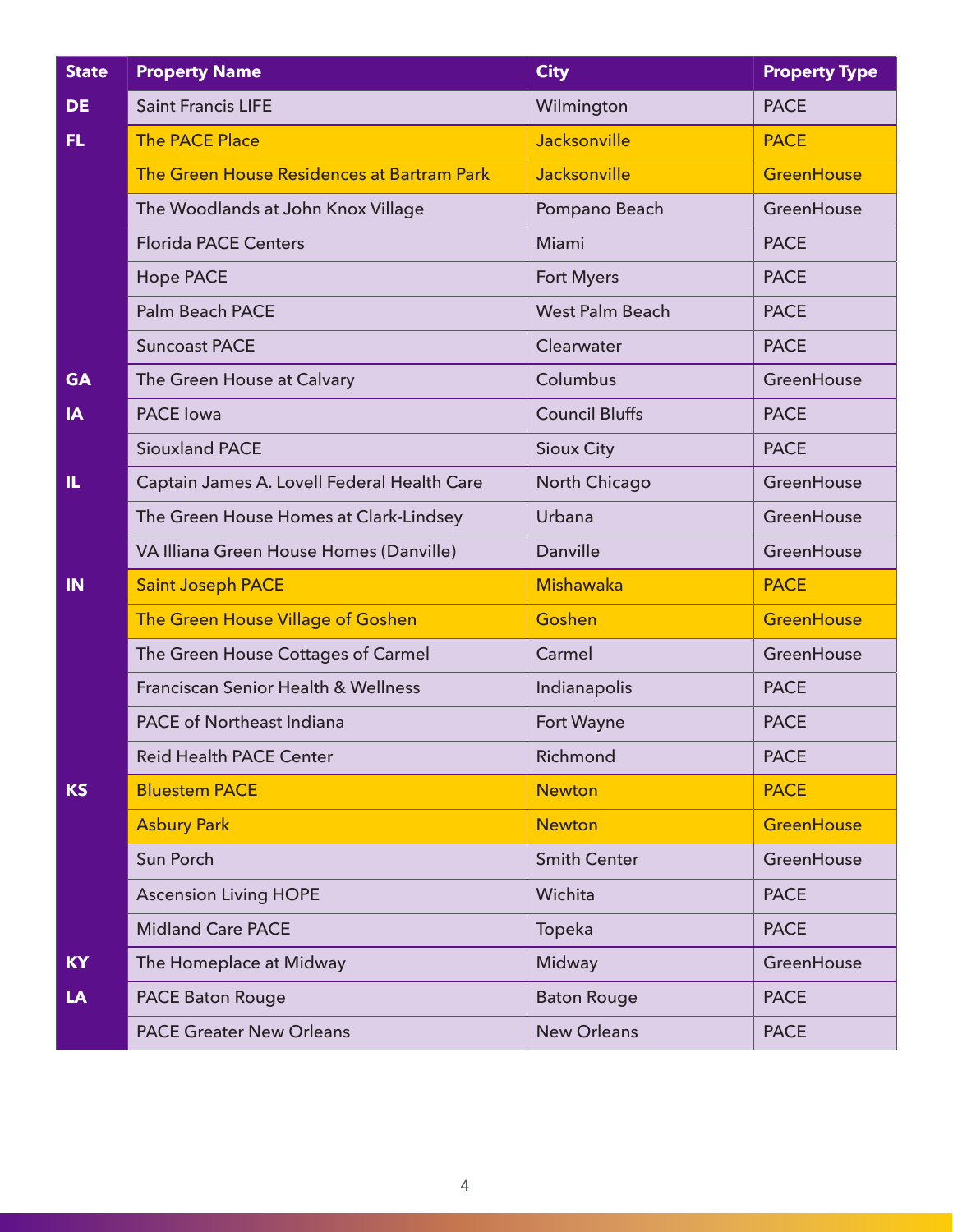| <b>State</b> | <b>Property Name</b>                      | <b>City</b>        | <b>Property Type</b> |
|--------------|-------------------------------------------|--------------------|----------------------|
| <b>MA</b>    | <b>CHA PACE</b>                           | Cambridge          | <b>PACE</b>          |
|              | <b>Neighborhood PACE</b>                  | <b>East Boston</b> | <b>PACE</b>          |
|              | <b>Leonard Florence Center for Living</b> | <b>Chelsea</b>     | <b>GreenHouse</b>    |
|              | <b>Mercy LIFE MA</b>                      | Holyoke            | <b>PACE</b>          |
|              | <b>Serenity Care</b>                      | Springfield        | <b>PACE</b>          |
|              | <b>Summit ElderCare</b>                   | Worcester          | <b>PACE</b>          |
|              | <b>JGS Lifecare - Sosin Center</b>        | Longmeadow         | <b>GreenHouse</b>    |
|              | <b>White Oak Cottages</b>                 | Westwood           | GreenHouse           |
|              | <b>Element Care</b>                       | Lynn               | <b>PACE</b>          |
|              | <b>Harbor Health Services</b>             | Dorchester         | <b>PACE</b>          |
|              | <b>Upham's PACE</b>                       | <b>Boston</b>      | <b>PACE</b>          |
| <b>MD</b>    | <b>Hopkins ElderPlus</b>                  | <b>Baltimore</b>   | <b>PACE</b>          |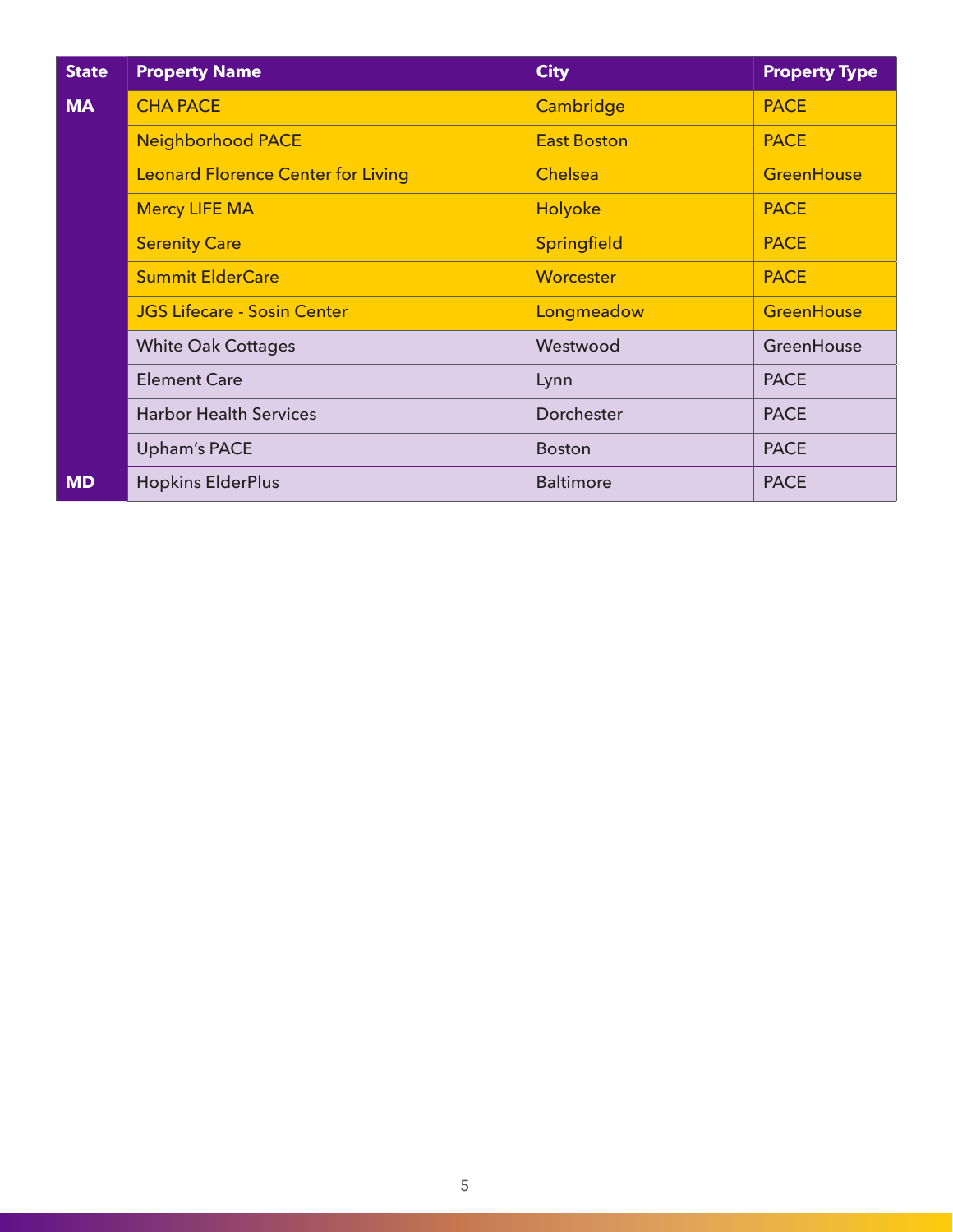| <b>State</b> | <b>Property Name</b>                     | <b>City</b>                     | <b>Property Type</b> |
|--------------|------------------------------------------|---------------------------------|----------------------|
| <b>MI</b>    | <b>Care Resources</b>                    | <b>Grand Rapids</b>             | <b>PACE</b>          |
|              | <b>Porter Hills</b>                      | <b>Grand Rapids</b>             | <b>GreenHouse</b>    |
|              | <b>LifeCircles</b>                       | <b>Muskegon</b>                 | <b>PACE</b>          |
|              | <b>Resthaven Care Community</b>          | <b>Holland</b>                  | <b>GreenHouse</b>    |
|              | <b>PACE North</b>                        | <b>Traverse City</b>            | <b>PACE</b>          |
|              | <b>Kalkaska Memorial Health Center</b>   | <b>Kalkaska</b>                 | <b>GreenHouse</b>    |
|              | <b>PACE Southeast Michigan</b>           | <b>Detroit</b>                  | <b>PACE</b>          |
|              | <b>Advantage Living Center - Redford</b> | <b>Redford Charter Township</b> | GreenHouse           |
|              | <b>Weinberg Green House Homes</b>        | <b>Detroit</b>                  | <b>GreenHouse</b>    |
|              | <b>Pinecrest Medical Care Facility</b>   | <b>Powers</b>                   | GreenHouse           |
|              | <b>Ascension Living PACE Michigan</b>    | Flint                           | <b>PACE</b>          |
|              | Community PACE at Home, Inc              | Newaygo                         | <b>PACE</b>          |
|              | <b>Great Lakes PACE</b>                  | Saginaw                         | <b>PACE</b>          |
|              | <b>Huron Valley PACE</b>                 | Ypsilanti                       | <b>PACE</b>          |
|              | <b>PACE Central Michigan</b>             | <b>Mount Pleasant</b>           | <b>PACE</b>          |
|              | PACE of Southwest Michigan               | St. Joseph                      | <b>PACE</b>          |
|              | <b>Senior Care Partners PACE</b>         | <b>Battle Creek</b>             | <b>PACE</b>          |
|              | Senior CommUnity Care of Michigan        | Lansing                         | <b>PACE</b>          |
|              | <b>Sunrise PACE</b>                      | <b>Fort Gratiot</b>             | <b>PACE</b>          |
|              | <b>Thome PACE</b>                        | Jackson                         | <b>PACE</b>          |
| <b>MN</b>    | BridgeWater - Hanover                    | Hanover                         | GreenHouse           |
|              | BridgeWater - Janesville                 | Janesville                      | GreenHouse           |
|              | The Gardens at Episcopal Homes           | <b>Saint Paul</b>               | GreenHouse           |
| <b>MO</b>    | Cottages of Lake St. Louis               | Lake Saint Louis                | GreenHouse           |
|              | West Vue, Inc.                           | <b>West Plains</b>              | GreenHouse           |
| <b>MS</b>    | Martha Coker Green House Homes           | <b>Yazoo City</b>               | GreenHouse           |
|              | <b>Riggs Manor</b>                       | Raymond                         | GreenHouse           |
|              | Seashore Highlands                       | Gulfport                        | GreenHouse           |
|              | The Green House Homes at Traceway        | Tupelo                          | GreenHouse           |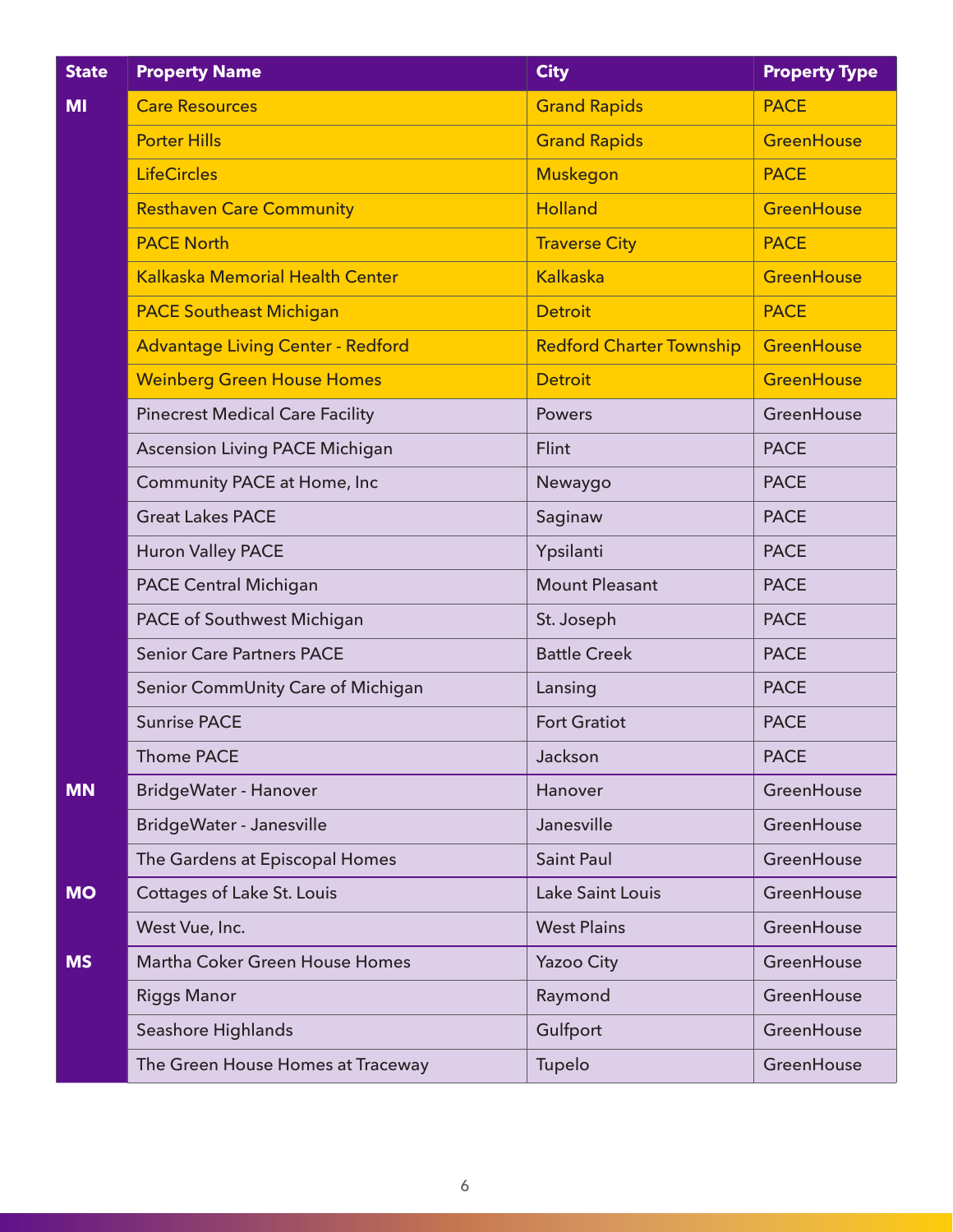| <b>State</b> | <b>Property Name</b>                    | <b>City</b>          | <b>Property Type</b> |
|--------------|-----------------------------------------|----------------------|----------------------|
| <b>NC</b>    | <b>CarePartners PACE</b>                | Asheville            | <b>PACE</b>          |
|              | <b>Carolina Senior Care</b>             | Lexington            | <b>PACE</b>          |
|              | <b>Elderhaus PACE</b>                   | Wilmington           | <b>PACE</b>          |
|              | LIFE St. Joseph of the Pines            | Fayetteville         | <b>PACE</b>          |
|              | <b>PACE of the Southern Piedmont</b>    | Charlotte            | <b>PACE</b>          |
|              | PACE of the Triad                       | Greensboro           | <b>PACE</b>          |
|              | <b>PACE@Home</b>                        | Newton               | <b>PACE</b>          |
|              | <b>Piedmont Health SeniorCare</b>       | Carrboro             | <b>PACE</b>          |
|              | Randolph Health StayWell Senior Care    | Asheboro             | <b>PACE</b>          |
|              | Senior CommUnity Care of North Carolina | Durham               | <b>PACE</b>          |
|              | <b>Senior Total Life Care</b>           | Gastonia             | <b>PACE</b>          |
| <b>ND</b>    | <b>Northland PACE</b>                   | <b>Bismarck</b>      | <b>PACE</b>          |
| <b>NE</b>    | <b>PACE Nebraska</b>                    | Omaha                | <b>PACE</b>          |
| <b>NJ</b>    | <b>AtlantiCare LIFE Connection</b>      | <b>Atlantic City</b> | <b>PACE</b>          |
|              | <b>Beacon of LIFE</b>                   | Oceanport            | <b>PACE</b>          |
|              | Inspira Health Network LIFE             | Vineland             | <b>PACE</b>          |
|              | <b>LIFE St. Francis</b>                 | Trenton              | <b>PACE</b>          |
|              | Lutheran Senior Life at Jersey City     | <b>Jersey City</b>   | <b>PACE</b>          |
|              | Trinity Health LIFE New Jersey          | Camden               | <b>PACE</b>          |
| <b>NM</b>    | Otterbein Marblehead                    | Lakeside Marblehead  | GreenHouse           |
|              | <b>InnovAge New Mexico PACE</b>         | Albuquerque          | <b>PACE</b>          |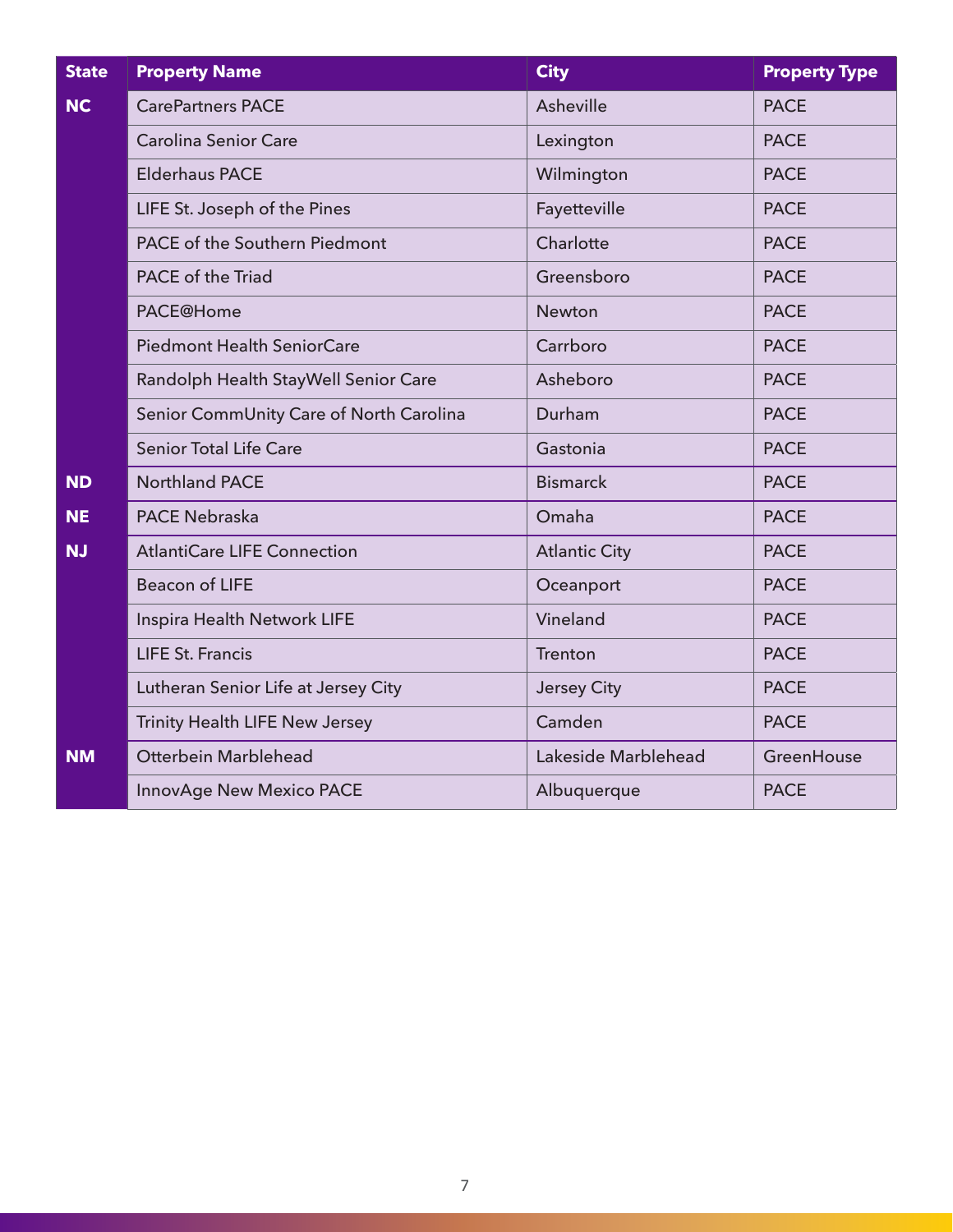| <b>State</b> | <b>Property Name</b>                  | <b>City</b>              | <b>Property Type</b> |
|--------------|---------------------------------------|--------------------------|----------------------|
| <b>NY</b>    | <b>ElderONE</b>                       | Rochester                | <b>PACE</b>          |
|              | St. John's Home Penfield              | Rochester                | <b>GreenHouse</b>    |
|              | <b>Eddy Village Green</b>             | Cohoes                   | GreenHouse           |
|              | Jewish Senior Life                    | Rochester                | GreenHouse           |
|              | the Eddy Village Green at Beverwyck   | Slingerlands             | GreenHouse           |
|              | <b>ArchCare Senior Life</b>           | <b>New York</b>          | <b>PACE</b>          |
|              | <b>Catholic Health LIFE</b>           | <b>Buffalo</b>           | <b>PACE</b>          |
|              | CenterLight Healthcare                | <b>Bronx</b>             | <b>PACE</b>          |
|              | <b>Complete SeniorCare</b>            | Niagara Falls            | <b>PACE</b>          |
|              | <b>Eddy SeniorCare</b>                | Schenectady              | <b>PACE</b>          |
|              | <b>Fallon Health Weinberg PACE</b>    | Amherst                  | <b>PACE</b>          |
|              | <b>PACE CNY</b>                       | North Syracuse           | <b>PACE</b>          |
|              | Total Senior Care, Inc.               | Olean                    | <b>PACE</b>          |
| <b>OH</b>    | Otterbein Gahanna                     | Gahanna                  | GreenHouse           |
|              | <b>Otterbein Loveland</b>             | Loveland                 | GreenHouse           |
|              | <b>Otterbein Maineville</b>           | <b>Maineville</b>        | GreenHouse           |
|              | Otterbein Marblehead                  | Lakeside Marblehead      | GreenHouse           |
|              | Otterbein Middletown                  | Middletown               | GreenHouse           |
|              | Otterbein Monclova                    | Monclova                 | GreenHouse           |
|              | <b>Otterbein New Albany</b>           | New Albany               | GreenHouse           |
|              | Otterbein Perrysburg                  | Perrysburg               | GreenHouse           |
|              | Otterbein Springboro                  | Centerville              | GreenHouse           |
|              | Otterbein Union Twp.                  | <b>Batavia</b>           | GreenHouse           |
|              | The Green House homes at Willow Ridge | <b>Bluffton</b>          | GreenHouse           |
|              | The Greens at Lima                    | Lima                     | GreenHouse           |
|              | <b>McGregor PACE</b>                  | <b>Cleveland Heights</b> | <b>PACE</b>          |
| OK           | <b>Cherokee Elder Care</b>            | Tahlequah                | <b>PACE</b>          |
|              | <b>LIFE PACE</b>                      | Tulsa                    | <b>PACE</b>          |
|              | <b>Valir PACE</b>                     | Oklahoma City            | <b>PACE</b>          |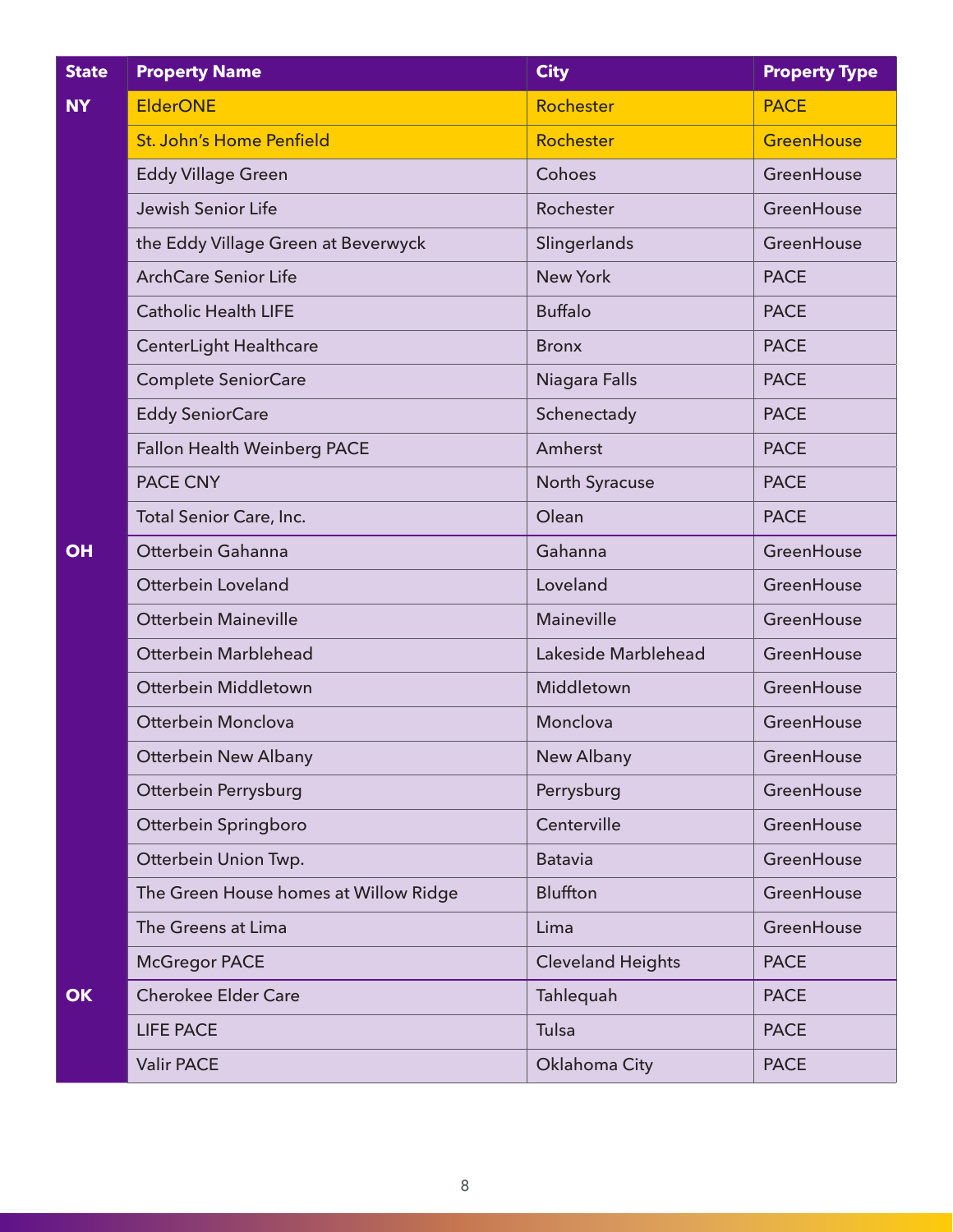| <b>State</b>   | <b>Property Name</b>                      | <b>City</b>           | <b>Property Type</b> |
|----------------|-------------------------------------------|-----------------------|----------------------|
| <b>OR</b>      | Providence ElderPlace PACE Oregon         | Portland              | <b>PACE</b>          |
|                | <b>Harold Schnitzer Center for Living</b> | Portland              | <b>GreenHouse</b>    |
|                | <b>AllCare PACE</b>                       | <b>Grants Pass</b>    | <b>PACE</b>          |
| PA             | <b>Albright LIFE</b>                      | Williamsport          | <b>PACE</b>          |
|                | <b>Londonderry Village Homes</b>          | Palmyra               | <b>GreenHouse</b>    |
|                | <b>Community LIFE</b>                     | Pittsburgh            | <b>PACE</b>          |
|                | InnovAge Pennsylvania LIFE                | Philadelphia          | <b>PACE</b>          |
|                | <b>LIFE Armstrong County</b>              | Kittanning            | <b>PACE</b>          |
|                | <b>LIFE Beaver County</b>                 | Aliquippa             | <b>PACE</b>          |
|                | <b>LIFE Butler County</b>                 | <b>Butler</b>         | <b>PACE</b>          |
|                | <b>LIFE Geisinger</b>                     | Danville              | <b>PACE</b>          |
|                | <b>LIFE NWPA</b>                          | Erie                  | <b>PACE</b>          |
|                | <b>LIFE Pittsburgh</b>                    | Pittsburgh            | <b>PACE</b>          |
|                | LIFE St. Mary                             | Langhorne             | <b>PACE</b>          |
|                | Mercy LIFE - West Philadelphia            | Philadelphia          | <b>PACE</b>          |
|                | Mercy LIFE PA                             | Philadelphia          | <b>PACE</b>          |
|                | SeniorLIFE Ebensburg                      | Ebensburg             | <b>PACE</b>          |
|                | SeniorLIFE Greensburg                     | Greensburg            | <b>PACE</b>          |
|                | SeniorLIFE Johnstown                      | Johnstown             | <b>PACE</b>          |
|                | SeniorLIFE Lehigh Valley                  | Bethlehem             | <b>PACE</b>          |
|                | SeniorLIFE Washington                     | Washington            | <b>PACE</b>          |
|                | SeniorLIFE York                           | York                  | <b>PACE</b>          |
|                | <b>SpiriTrust Lutheran LIFE</b>           | Chambersburg          | <b>PACE</b>          |
| R <sub>1</sub> | <b>PACE Organization of Rhode Island</b>  | <b>Riverside</b>      | <b>PACE</b>          |
|                | <b>Saint Elizabeth Community</b>          | <b>East Greenwich</b> | <b>GreenHouse</b>    |
| <b>SC</b>      | Prisma Health SeniorCare PACE             | Columbia              | <b>PACE</b>          |
|                | Prisma Health SeniorCare PACE - Upstate   | Greenville            | <b>PACE</b>          |
|                | The Oaks PACE                             | Orangeburg            | <b>PACE</b>          |
| <b>TN</b>      | <b>Ave Maria Home</b>                     | Memphis               | GreenHouse           |
|                | Jefferson Park at Dandridge               | Dandridge             | GreenHouse           |
|                | <b>Ascension Living Alexian PACE</b>      | Chattanooga           | <b>PACE</b>          |